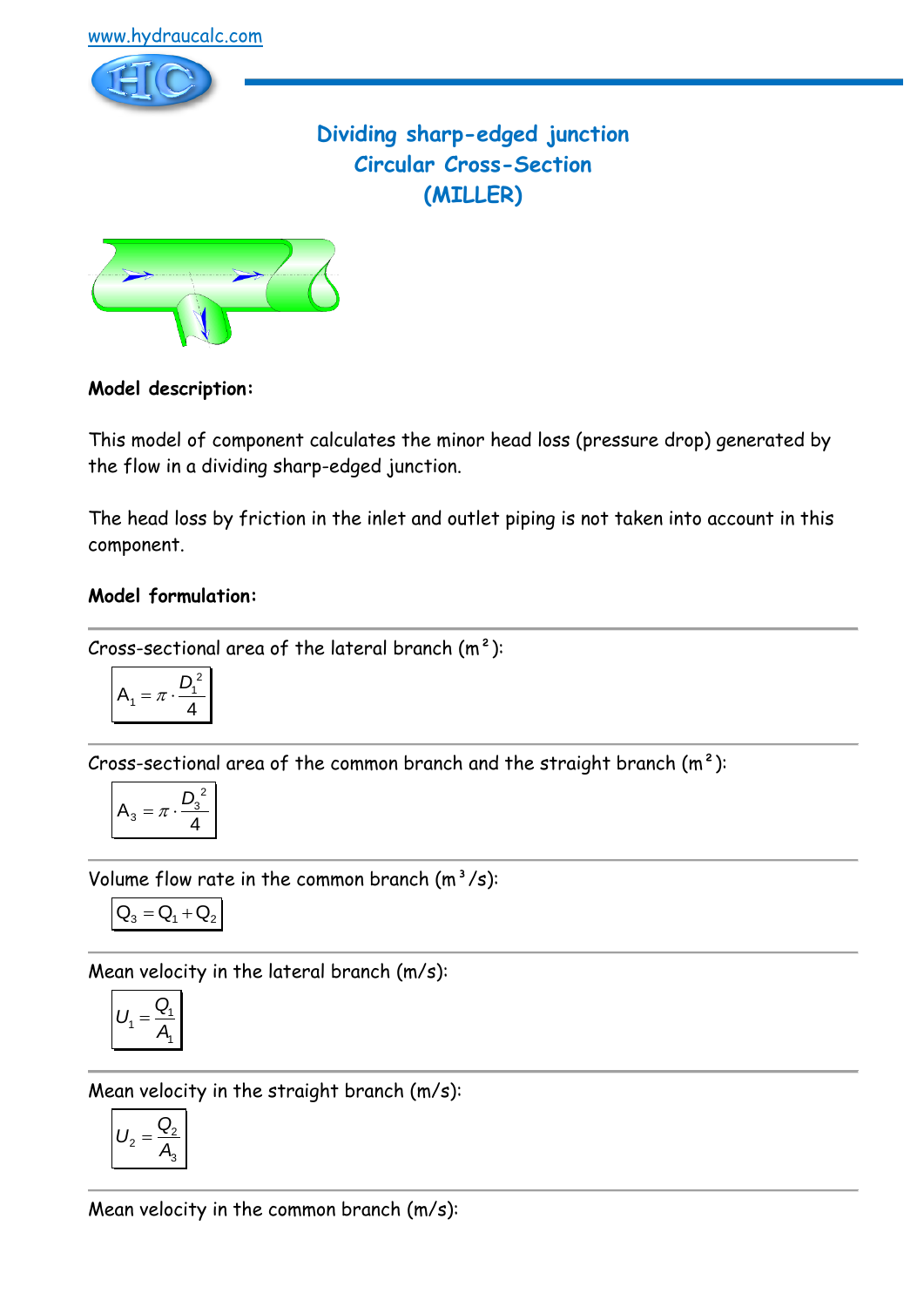$$
U_3 = \frac{Q_3}{A_3}
$$

Mass flow rate in the lateral branch (kg/s):

$$
G_{\!\scriptscriptstyle 1} = Q_{\!\scriptscriptstyle 1} \cdot \rho
$$

Mass flow rate in the straight branch (kg/s):

$$
G_2 = Q_2 \cdot \rho
$$

Mass flow rate in the common branch (kg/s):

$$
G_3=Q_3\cdot\rho
$$

Reynolds number in the lateral branch:

$$
\mathsf{Re}_1 = \frac{U_1 \cdot D_1}{V}
$$

Reynolds number in the straight branch:

$$
\mathsf{Re}_2 = \frac{U_2 \cdot D_3}{v}
$$

Reynolds number in the common branch:

$$
\text{Re}_3 = \frac{U_3 \cdot D_3}{\nu}
$$

Pressure loss coefficient of the lateral branch (based on mean velocity in the common branch):



Angle  $\theta = 45^{\circ}$ 

$$
K_{31} = f\left(\frac{Q_1}{Q_3}, \frac{A_1}{A_3}\right)
$$
 (11) figure 13.19+)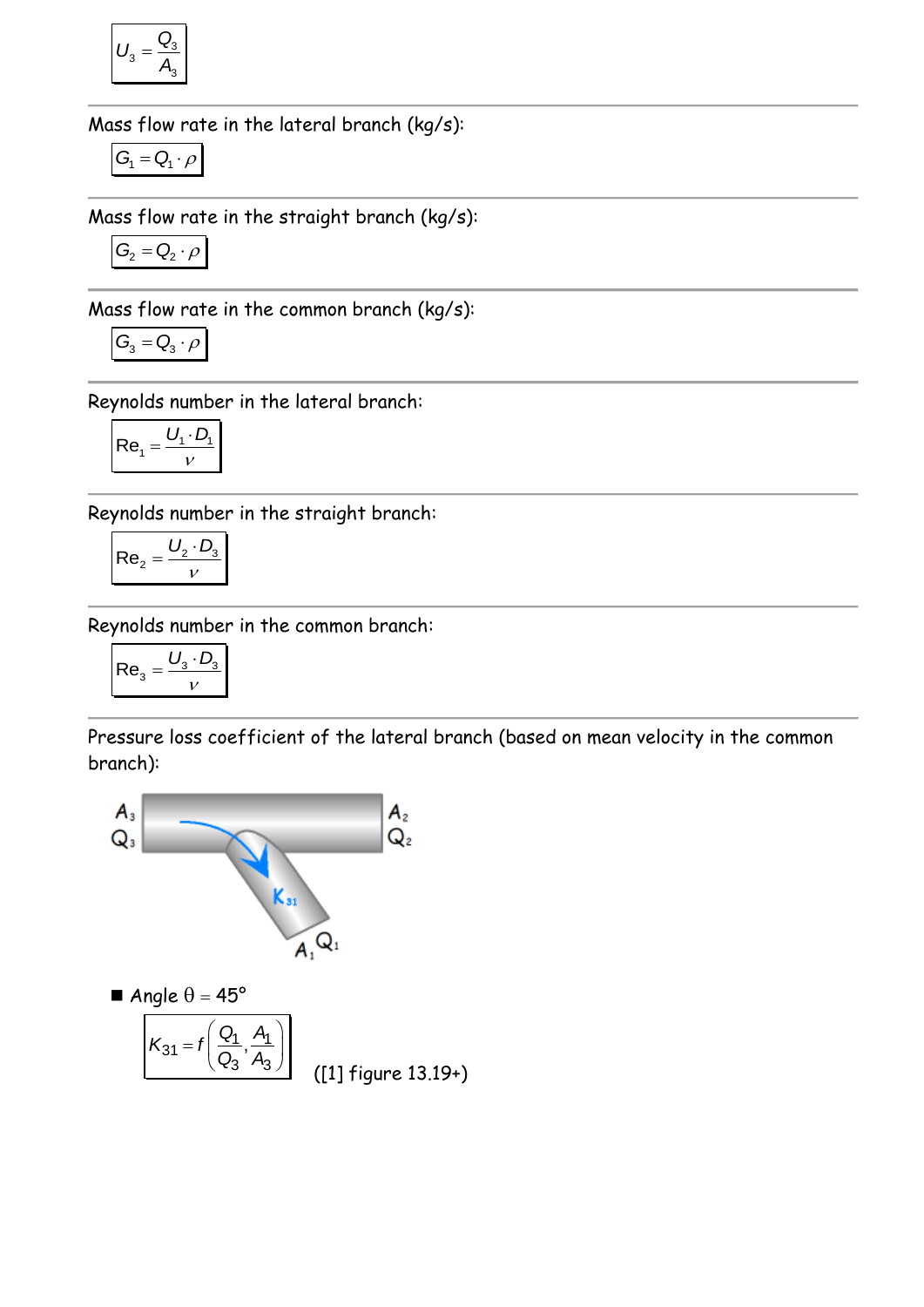

$$
\blacksquare \text{ Angle } \theta = 60^{\circ}
$$

 $\left( \frac{Q_1}{1} A_1 \right)$  $K_{31} = f \left( \frac{Q_1}{Q_1}, \frac{A}{Q_2} \right)$  $\overline{A_3}$ ,  $= f\left(\frac{Q_1}{Q_3}, \frac{H}{A_3}\right)$ ([1] figure 13.20+)



$$
\blacksquare \text{ Angle } \theta = 90^{\circ}
$$

$$
K_{31} = f\left(\frac{Q_1}{Q_3}, \frac{A_1}{A_3}\right)
$$

([1] figure 13.21+)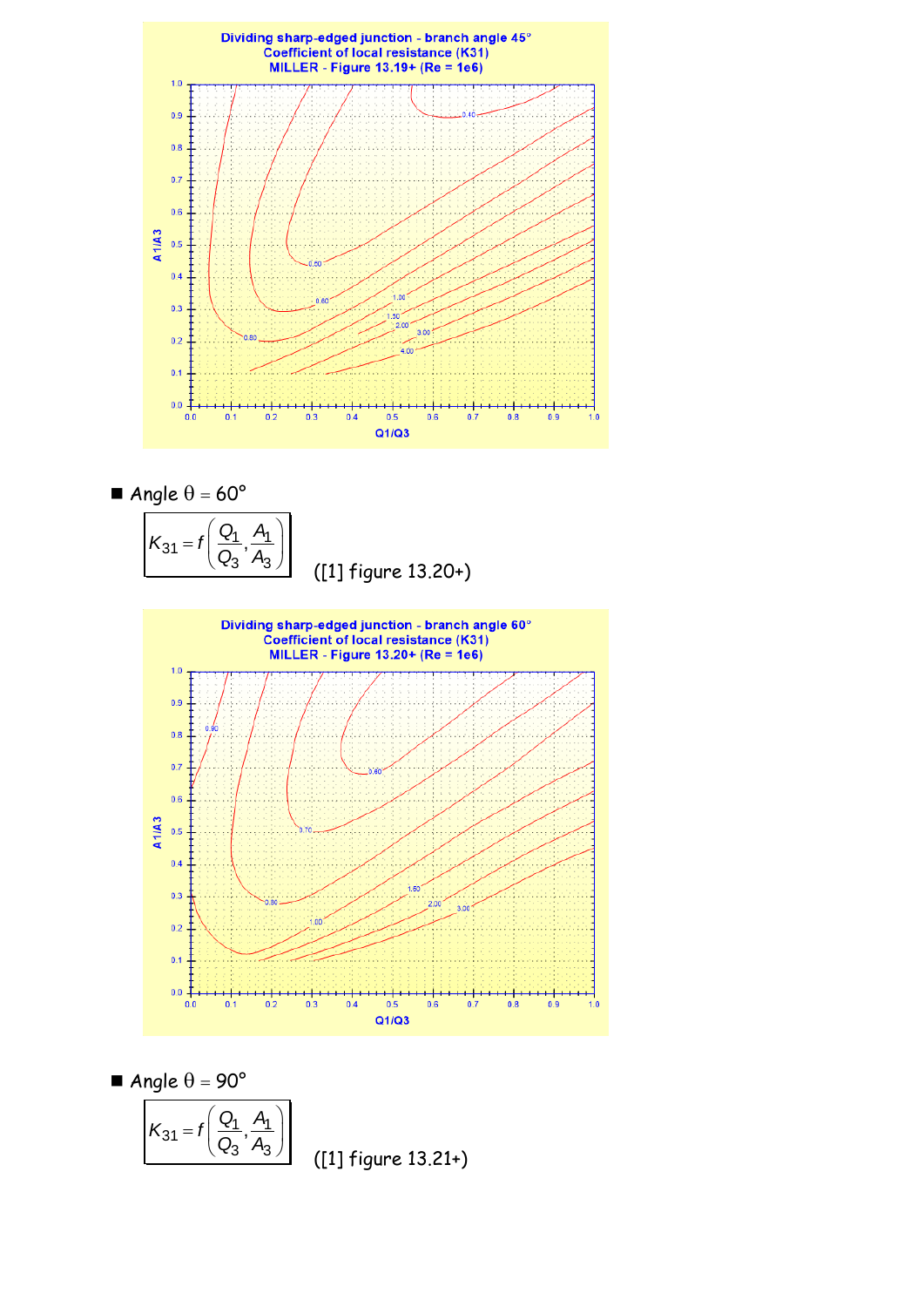







For any angles between 45 ° and 120 °, the coefficient K<sub>31</sub> is obtained by linear interpolation between the values of  $K_{31}$  calculated at 45°, 60°, 90° and 120°.

Pressure loss coefficient of the straight branch (based on mean velocity in the common branch):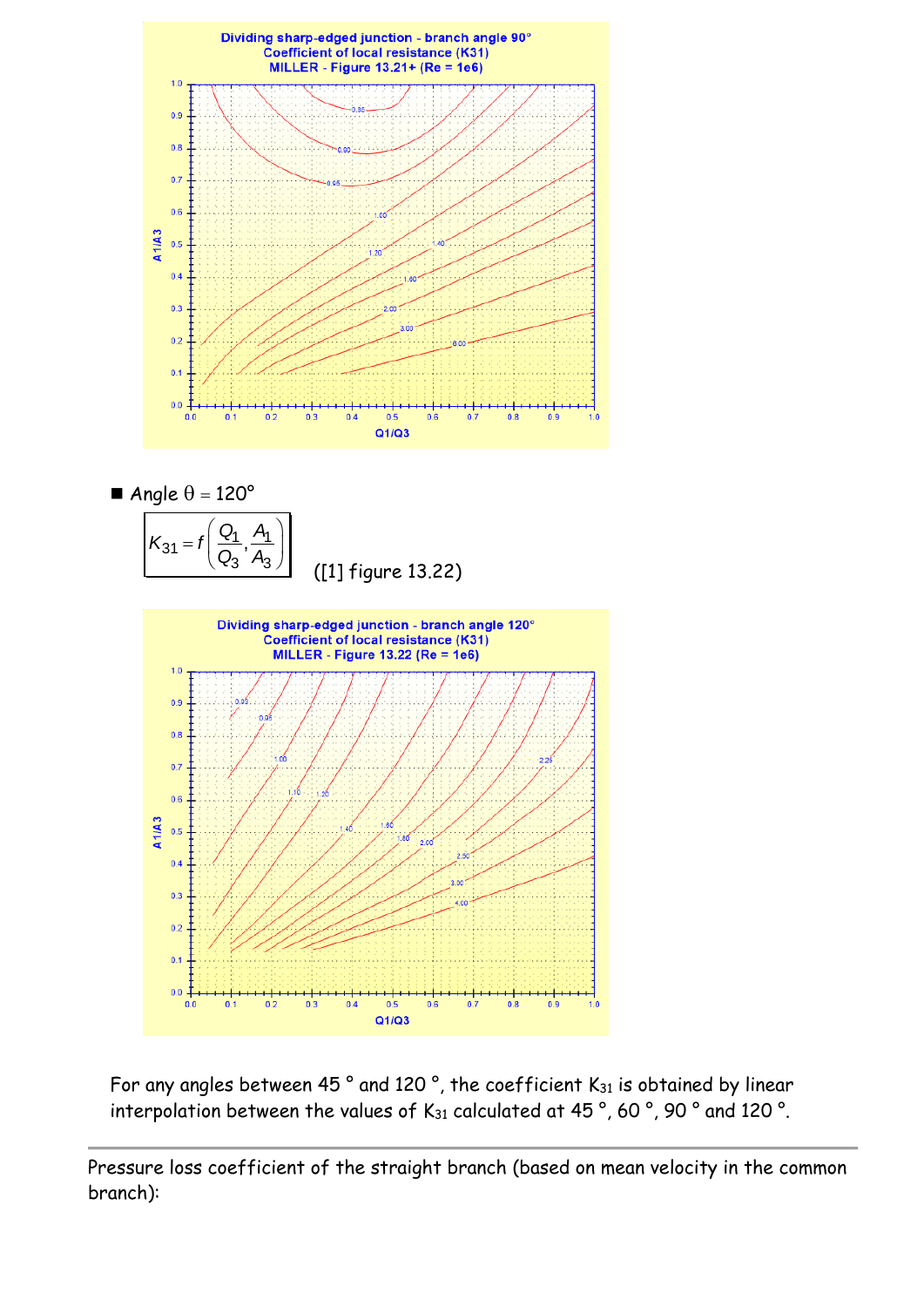

Pressure loss in the lateral branch (Pa):

$$
\Delta P_{31} = K_{31} \cdot \frac{\rho \cdot U_3^2}{2}
$$

([1] equation 13.3)

Pressure loss in the straight branch (Pa):

$$
\Delta P_{32} = K_{32} \cdot \frac{\rho \cdot U_3^2}{2}
$$

([1] equation 13.4)

Head loss of fluid in the lateral branch (m):

$$
\Delta H_{31} = K_{31} \cdot \frac{U_3^2}{2 \cdot g}
$$

Head loss of fluid in the straight branch (m):

$$
\Delta H_{32} = K_{32} \cdot \frac{U_3^2}{2 \cdot g}
$$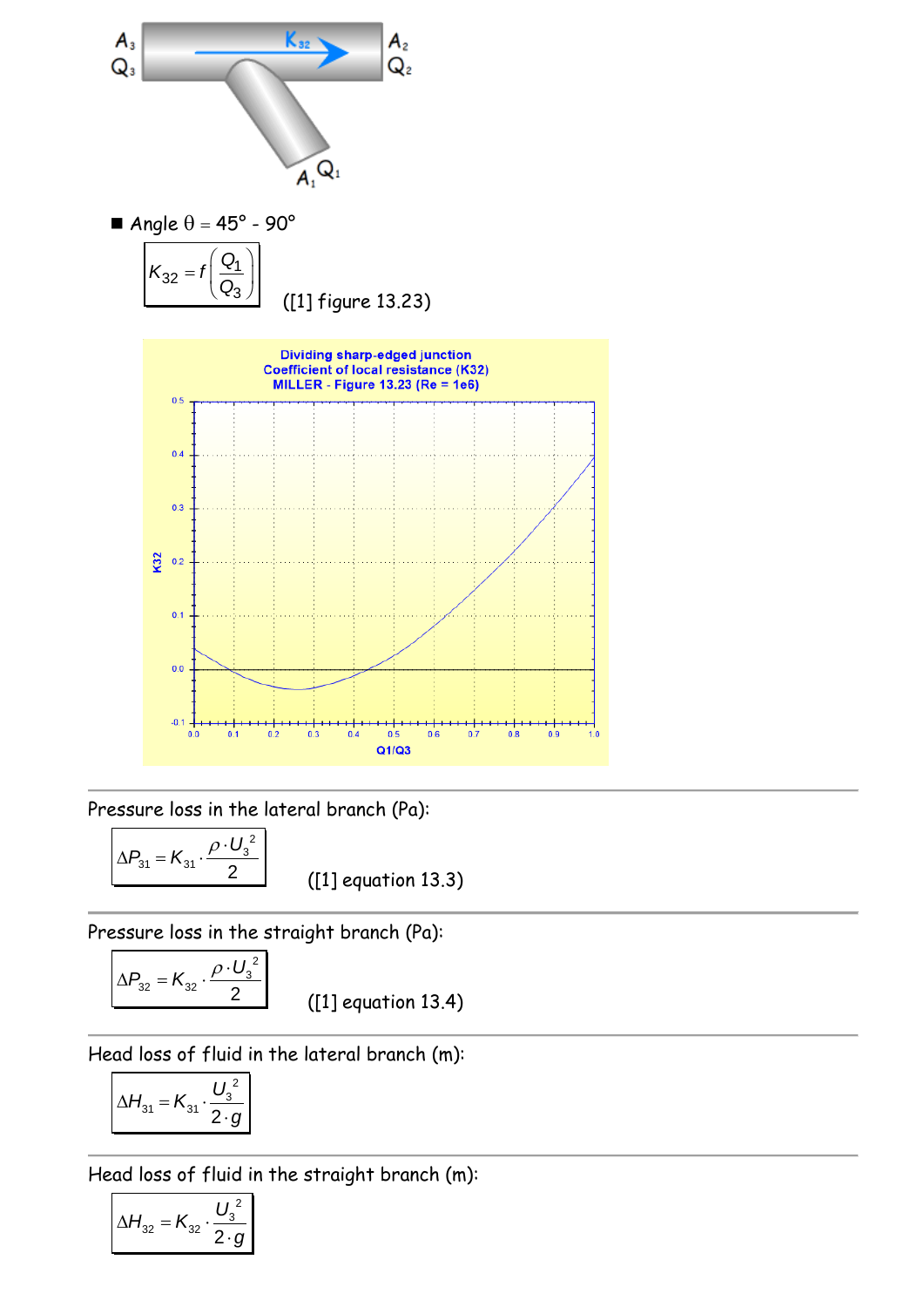Hydraulic power loss in the lateral branch (W):

 $Wh_{31} = \Delta P_{31} \cdot Q_1$ 

Hydraulic power loss in the straight branch (W):

 $Wh_{32} = \Delta P_{32} \cdot Q_2$ 

## **Symbols, Definitions, SI Units:**

| D <sub>1</sub>   | Diameter of the lateral branch (m)                                         |
|------------------|----------------------------------------------------------------------------|
| $D_3$            | Diameter of the common branch and the straight branch (m)                  |
| A <sub>1</sub>   | Cross-sectional area of the lateral branch $(m2)$                          |
| $A_3$            | Cross-sectional area of the common branch and the straight branch $(m^2)$  |
| $Q_1$            | Volume flow rate in the lateral branch $(m^3/s)$                           |
| $U_1$            | Mean velocity in the lateral branch (m/s)                                  |
| Q <sub>2</sub>   | Volume flow rate in the straight branch $(m^3/s)$                          |
| U <sub>2</sub>   | Mean velocity in the straight branch (m/s)                                 |
| $\mathsf{Q}_3$   | Volume flow rate in the common branch $(m^3/s)$                            |
| $U_3$            | Mean velocity in the common branch $(m/s)$                                 |
| G <sub>1</sub>   | Mass flow rate in the lateral branch (kg/s)                                |
| G <sub>2</sub>   | Mass flow rate in the straight branch ( $kg/s$ )                           |
| $G_3$            | Mass flow rate in the common branch $(kq/s)$                               |
| Re <sub>1</sub>  | Reynolds number in the lateral branch ()                                   |
| Re <sub>2</sub>  | Reynolds number in the straight branch ()                                  |
| Re <sub>3</sub>  | Reynolds number in the common branch ()                                    |
| $\theta$         | Angle of the lateral branch (m)                                            |
| $K_{31}$         | Pressure loss coefficient of the lateral branch (based on mean velocity in |
|                  | the common branch) ()                                                      |
| $K_{32}$         | Pressure loss coefficient of the straight branch (based on mean velocity   |
|                  | in the common branch) ()                                                   |
| $\Delta P_{31}$  | Pressure loss in the lateral branch (Pa)                                   |
| $\Delta P_{32}$  | Pressure loss in the straight branch (Pa)                                  |
| $\Delta H_{31}$  | Head loss of fluid in the lateral branch (m)                               |
| $\Delta H_{32}$  | Head loss of fluid in the straight branch (m)                              |
| $Wh_{31}$        | Hydraulic power loss in the lateral branch (W)                             |
| Wh <sub>32</sub> | Hydraulic power loss in the straight branch (W)                            |
| $\rho$           | Fluid density $(kg/m^3)$                                                   |
| ν                | Fluid kinematic viscosity $(m^2/s)$                                        |
| 9                | Gravitational acceleration $(m/s^2)$                                       |

### **Validity range:**

- turbulent flow regime (Re<sub>3</sub>  $\geq 10^5$ )
- angle of the lateral branch: between 45° and 120° for the pressure loss coefficient "K31" between 45° and 90° for the pressure loss coefficient "K32"